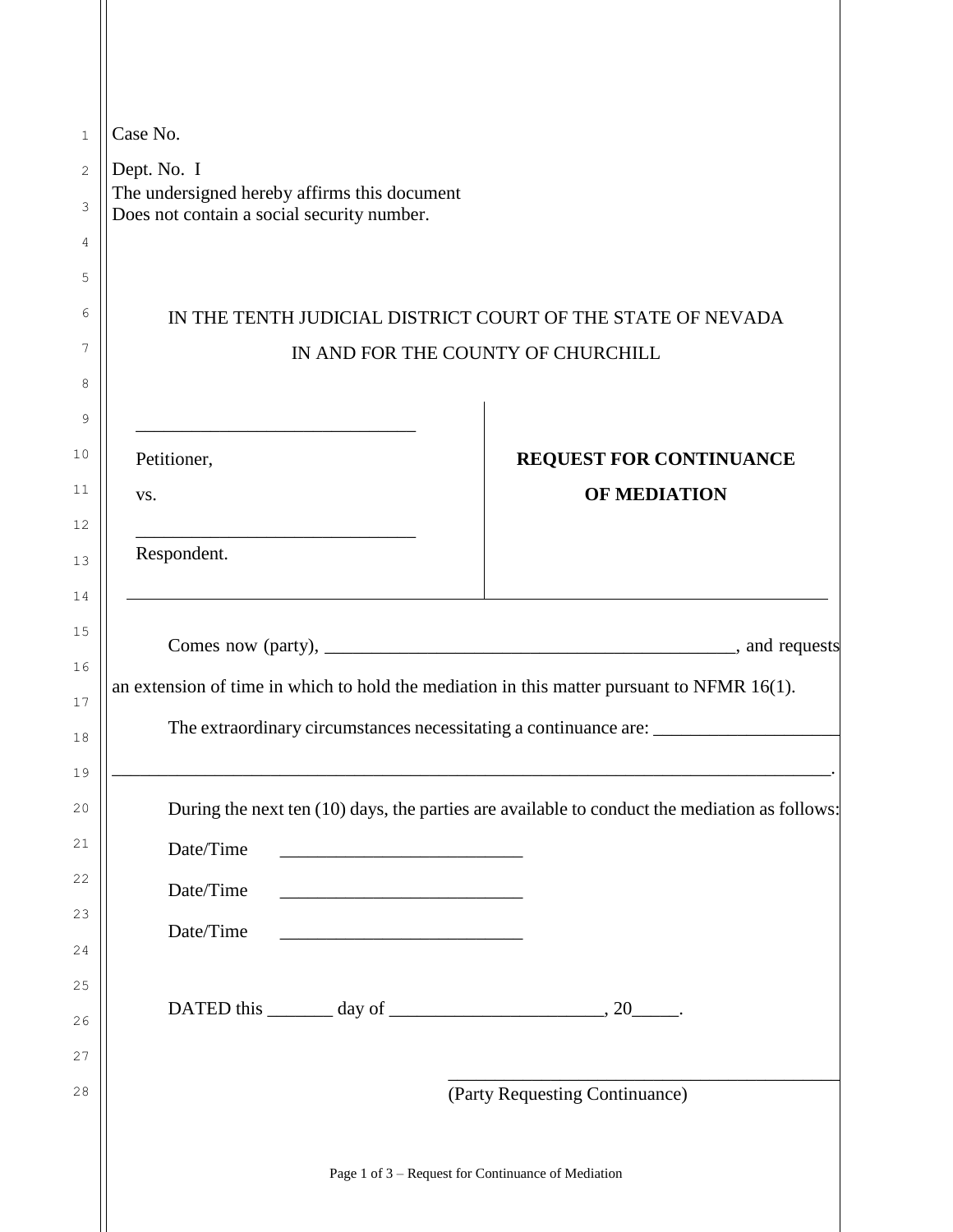## **ORDER**

| (or)                                                |  |                 |  |
|-----------------------------------------------------|--|-----------------|--|
| The Request for Continuance of Mediation is DENIED. |  |                 |  |
|                                                     |  |                 |  |
|                                                     |  |                 |  |
|                                                     |  |                 |  |
|                                                     |  | <b>MEDIATOR</b> |  |
|                                                     |  |                 |  |
|                                                     |  |                 |  |
|                                                     |  |                 |  |
|                                                     |  |                 |  |
|                                                     |  |                 |  |
|                                                     |  |                 |  |
|                                                     |  |                 |  |
|                                                     |  |                 |  |
|                                                     |  |                 |  |
|                                                     |  |                 |  |
|                                                     |  |                 |  |
|                                                     |  |                 |  |
|                                                     |  |                 |  |
|                                                     |  |                 |  |
|                                                     |  |                 |  |
|                                                     |  |                 |  |
|                                                     |  |                 |  |